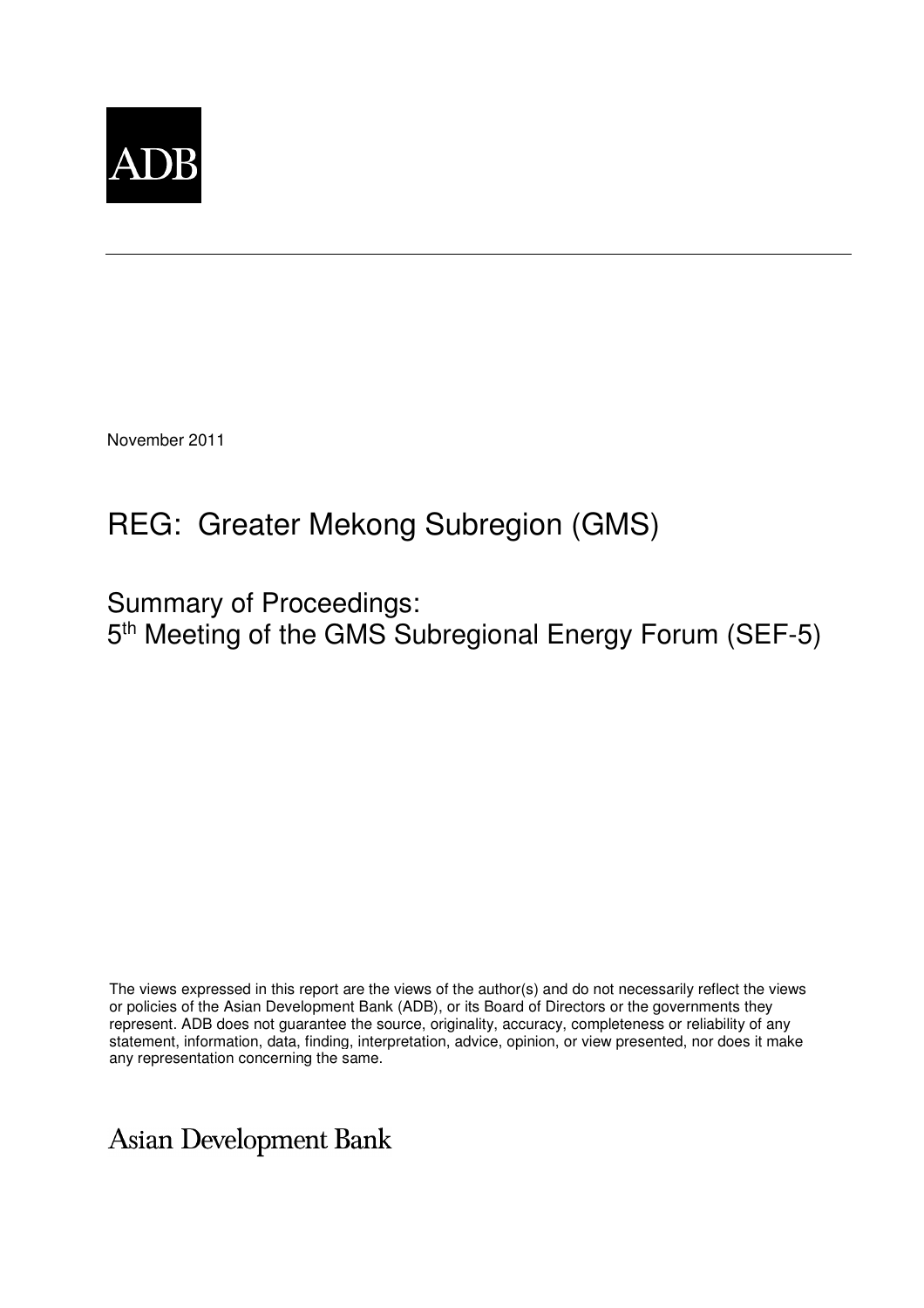## **Summary of Discussions Fifth Meeting of the Subregional Energy Forum (SEF-5) Ho Chi Minh City, Viet Nam, 11 November 2011**

# **Objectives**

1. The SEF-5 meeting discussed the following: (i) country developments in the energy sector, and national targets under the GMS Road Map for Expanded Energy Cooperation; and (ii) the inception report and implementation plan for RETA 7679: Promoting Renewable Energy (RE), Clean Fuels (CF) and Energy Efficiency (EE) in the GMS. Knowledge sharing sessions focused on (i) Harmonization of Power Distribution Systems (PDS) in the GMS; and (ii) Renewable Energy Feed-In Tariff Options for the GMS Countries.

2. The SEF-5 meeting was held in Ho Chi Minh City, Viet Nam on 11 November 2011 and co-organized by the Electricity Regulatory Authority of Viet Nam (ERAV)/ Ministry of Industry and Trade (MOIT) and the Asian Development Bank (ADB). It was attended by SEF nominees of the six GMS member countries, as well as by representatives of ADB, Agence Francaise de Developpement (AFD), Enel Distribution Network Technologies Development, International Copper Association- Southeast Asia (ICASEA), Lahmeyer International, Mekong River Commission (MRC), and Swedish International Development Cooperation Agency (Sida). Attached is the agenda and program of the meeting (Annex 1) and the list of SEF-5 participants (Annex 2).

3. The SEF-5 meeting was co-chaired by newly-elected SEF Chair H.E. Tun Lean, Director General of Energy, Ministry of Industry, Mines and Energy (MIME), Cambodia, and Mr. Jong-Inn Kim, Lead Energy Specialist, Energy Division (SEEN), Southeast Asia Department (SERD), ADB.

# **Opening Session**

4. Mr. Dinh The Phuc, Deputy Director General, ERAV/ MOIT, Viet Nam, welcomed the participants and thanked ADB for its support to the SEF. He recalled the GMS countries' efforts to expand cooperation beyond the power sector in order to improve energy security and to enhance the utilization and sustainable development of the subregion's energy resources. He stressed that GMS energy cooperation to develop the needed infrastructure and the required policy/ institutional framework toward a more integrated GMS energy market will substantially contribute to improving the general business environment. He briefly previewed the SEF agenda and looked forward to GMS members working together to ensure the meeting's success.

5. Mr. Jong-Inn Kim, Lead Energy Specialist, SEEN, ADB, recalled the GMS Energy Road Map's progress since its adoption in June 2009, and stressed its critical role in the GMS region's climate change response. He said the election of a fixed-term Chair and Vice Chair to oversee the SEF's work program would ensure follow-through of vital initiatives, while the traditional country presentations could indicate areas where the SEF could do more work. For the inception report for the RETA promoting renewable energy (RE), clean fuels (CF) and energy efficiency (EE), the meeting would look into the RETA's activities and outputs, ensuring close matching with the SEF's work program, since the RETA will support strengthening of the SEF particularly in capacity building and knowledge dissemination. He briefed on the knowledge sharing sessions, the first on harmonizing power distribution systems and the second on RE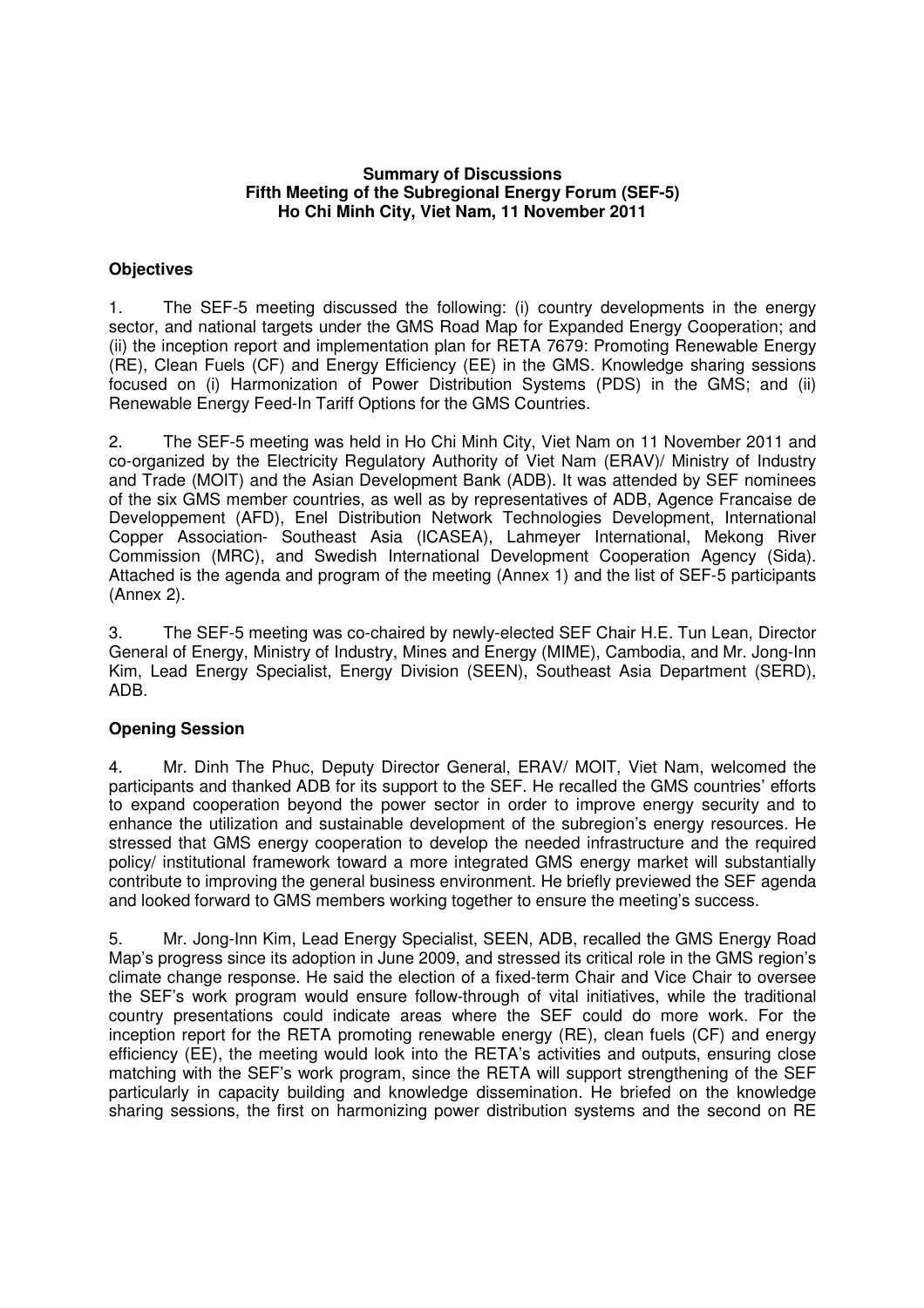feed-in tariff options. He noted other important areas for knowledge sharing which the SEF could tackle in the future, such as RE advocacy, clean coal, and gas development.

## **Election of Chair/ Vice Chair of SEF**

6. The meeting agreed to the alphabetical sequence for the Chair/ Vice Chair with Cambodia as first Chair of SEF and PRC as Vice Chair. It was agreed that the Vice Chair will take over after the two-year term of the Chair and ADB as a Co-Chair. Cambodia nominated H.E. Tun Lean, Director General of Energy, Ministry of Industry, Mines and Energy (MIME). PRC was asked to name the Vice Chair before the next SEF meeting.

#### **Country Presentations: Developments in Energy Sector and Targets under the GMS Energy Road Map** (Annex 3)

7. **Viet Nam**. The presentation on developments in Viet Nam's energy sector and targets showed projections (up to 2030) for primary energy demand, generation capacity, RE development and energy saving. It presented solutions for energy security, which included use of coal, LNG and nuclear energy for power, regional power trade cooperation, development of RE, issuance of legislation on EE, and implementation of demand side management (DSM)/ EE programs. It discussed the policy and road map for energy sector development, highlighting the Viet Nam Competitive Generation Market (VCGM) to be commenced from early 2012.

8. **PRC**. The National Energy Administration (NEA) provided the status of PRC's energy industry and highlighted improvements in energy technology and equipment levels, EE/ energy conservation (EC) and RE (e.g., wind, solar, hydropower, and biomass/ biofuels). It briefed on the elements of PRC's 5-year energy development plan, which included changing the country's energy structure, consolidating the traditional energy supply base, developing emerging energy industry, narrowing the rural-urban access gap and expanding the power network reach. Among priority focus areas mentioned were: application of advanced EC/ EE technology; RE/ clean energy development; implementation of SEA/ energy assessment systems; acceleration of R&D; and enforcement of vehicle consumption limits.

9. **Thailand**. The presentation by the Department of Alternative Energy Development and Efficiency (DEDE), Ministry of Energy, discussed Thailand's renewable energy (RE) status and policies, covering the overview of the 15-year RE Development Plan (2008-2022) and targets/ initiatives for various energy forms and areas such as wind, solar, hydro, biomass, biogas, etc., as well as issues to be addressed. The presentation on energy efficiency (EE) status and policies discussed the various measures to promote EE (legal, promotional/ supporting, and capacity building/ public relations). It also presented future measures to be implemented such as direct subsidy, revolving fund, energy conservation in government buildings and tax incentives.

10. **Myanmar**. The presentation by the Ministry of Energy (MOE), discussed the institutional and policy framework for the energy sector in Myanmar. It briefed on the country's oil and gas sector (offshore and onshore activities), the electricity subsector, coal production and RE subsector (fuelwood, biofuels) and EE/ EC activities. It showed the energy saving targets by subsectors (industrial/ commercial/ residential/ transport/ power).

11. **Lao PDR**. The presentation by the Department of Energy Promotion and Development, Ministry of Energy and Mines (MIME), briefed on the country's power sector policy, and history of power sector development. It discussed the current institutional structure of the Lao power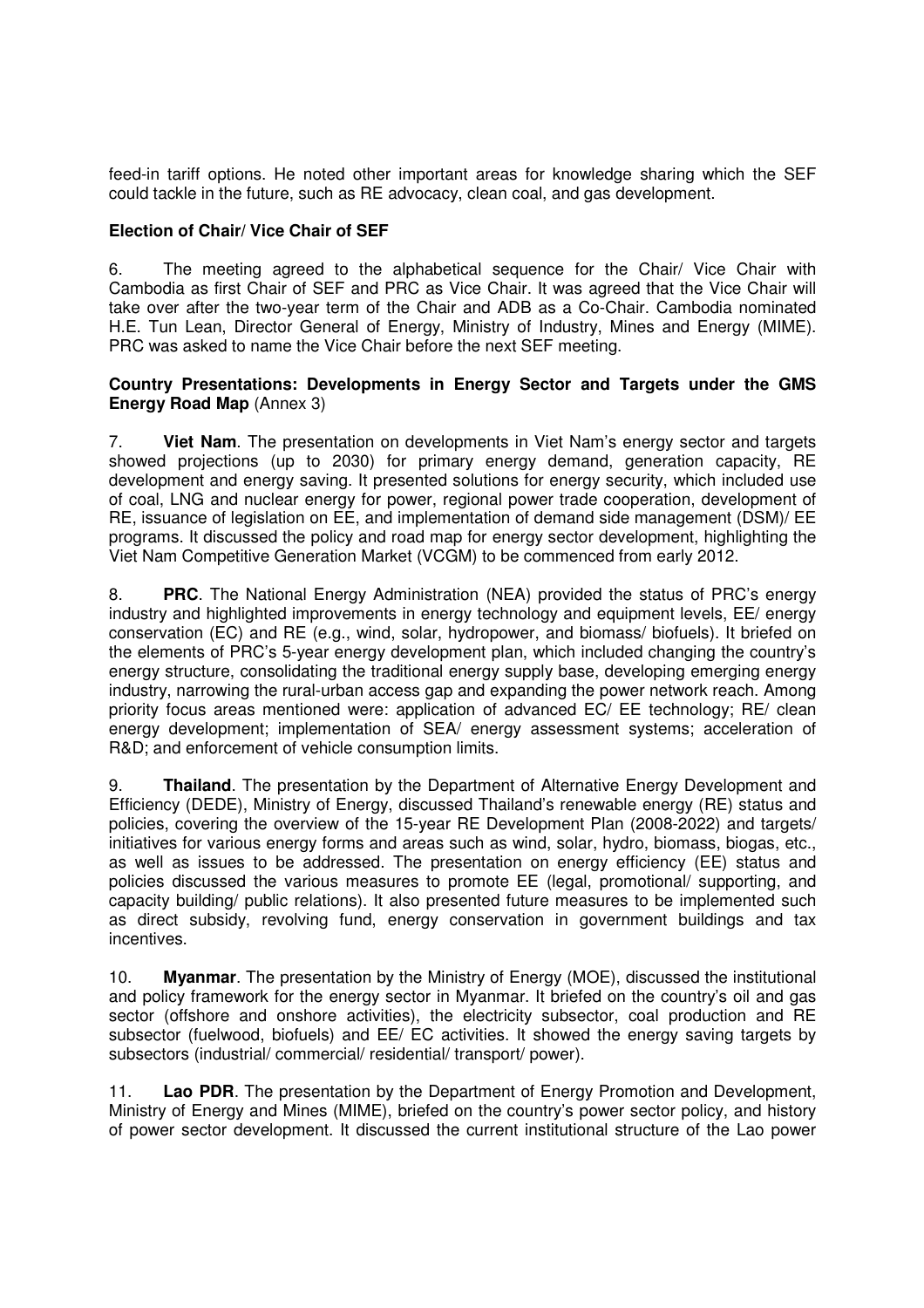sector and its current operating structure. It enumerated the various challenges and the priorities for the sector, including the proposed institutional structure at the policy level, and the various interconnections for future power trading. It presented the modality and priority for establishing the Power Grid Company to serve as the Transmission System Operator (TSO).

12. **Cambodia**. The presentation by MIME showed the status of present electricity supply, consumption and price in Cambodia and the share of petroleum products in consumption. It discussed industry energy use, RE promotion efforts (e.g., cook stoves, bio-digester program) and RE development (e.g., hydro, biomass, solar) and showed hydropower development prospects. It discussed the rural electrification policy/ program and the Rural Electrification Fund (REF), and described the program and results for the Sustainable Rural Electrification Plan (SREP) for the country. It discussed the opportunities for energy sector investments.

13. **Comments**. Viet Nam elaborated on the various aspects of the VCGM in response to the query from PRC. Sida inquired about Viet Nam's plan for achieving more competitive tariffs (and reducing subsidies). Viet Nam noted that actions toward reflecting the real cost of power are specified in the country's energy road map. It added that cost-based tariffs are being implemented, but are currently low given the low cost of production from old hydropower plants.

# **Inception Report and Implementation Plan for RETA 7679: Promoting RE, CF and EE in the GMS** (Annex 4)

14. The presentation by Lahmeyer International, a consulting firm for RETA 7679, showed the proposed layout for the SEF website (www.gms-sef.org) and its navigation map, and invited suggestions for further improvement. It discussed the project's purpose and objectives and the expected impact, outcome and outputs in its design and monitoring framework (DMF). It related the project's aims in relation to the policy objectives, policy framework and medium term thrusts of the GMS Road Map for Expanded Energy Cooperation. It detailed the consultant's approach for the five tasks: (i) knowledge development and dissemination; (ii) establishment of database; (iii) setting of performance targets; (iv) resource assessments and project pipelines; and (v) business models and pilot project proposals. It showed the reporting timeline, consulting time, and arrangements for focal points and cooperation with other ADB projects. Timing and venues for the proposed various regional and national workshops would be finalized after SEF discussions. Lahmeyer requested for nominees to be focal points for the RETA.

# 15. **Discussions and Comments**. The meeting raised the following issues/ points:

- a. ADB (Mr. Kim) provided additional background information on the objectives and key activities of the project.
- b. GMS countries submitted names of their focal persons for the project, as follows: Cambodia- Mr. Victor Jona (MIME); PRC- Ms. Long Qing (CSG Coordinator); Lao PDR- Mr. Vilaysone Sourigna, Interim (MEM); Myanmar- U Htin Aung (Ministry of Energy); Thailand- Dr. Prasert Sinsukprasert (DEDE), Ms. Munlika Sompranon, Alternate (DEDE); and Viet Nam- Mr. Trinh Quoc Vu, Interim (ERAV).
- c. The meeting agreed on the tentative venues and dates of the various project workshops (listed in revised Annex 4).
- d. Cambodia noted the need to improve translation of project outputs in regional context into the content of national plans and programs.
- e. In response to query from Thailand, consultant explained the mechanism to update website content and the objectives and process of regional target setting.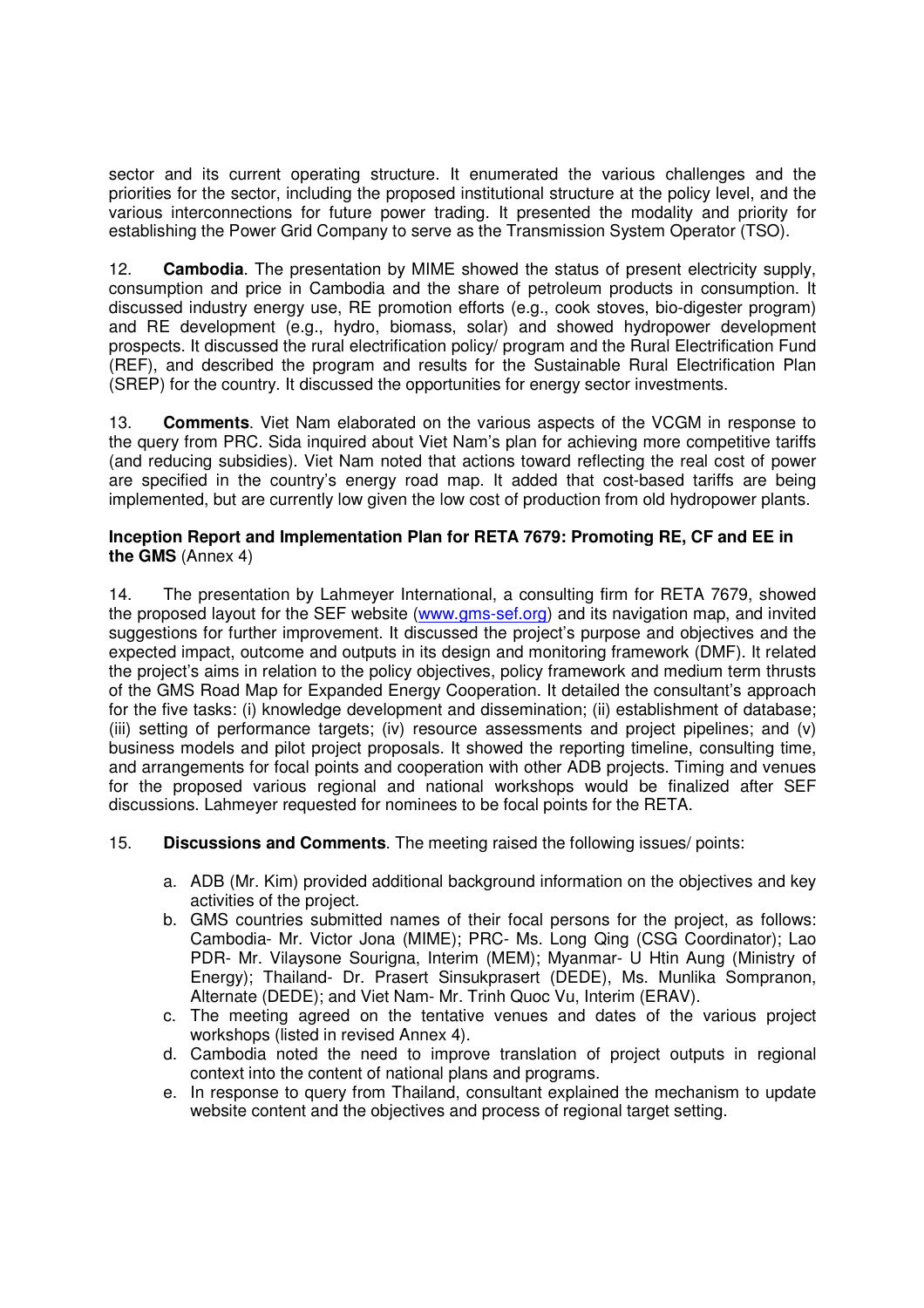- f. In response to the query from PRC, consultant clarified that clean fuels include biofuels, gas and coal liquefaction.
- g. AFD highlighted the strong links between this RETA (7679) and the RETA 7764 (Ensuring Sustainability of GMS Regional Power Development) and looked forward to close coordination in their implementation.
- h. Sida noted the important role of the RETA in sharing knowledge that already exists and in supporting the evolution of RE/EE policies in the GMS. It noted many of the RE/ EE technologies are mature and the challenge is in organizing, sustaining and financing their use.
- i. Lahmeyer followed up on the completion of the questionnaires by the SEF members.

### **Subregional Energy Forum (SEF) Knowledge Sharing Session: Harmonization of Power Distribution Systems (PDS)** (Annex 5)

16. The presentation by ICASEA briefed on its organization, offices and strategic partnerships. It discussed the strategic considerations for harmonizing PDS and the role of ICASEA in the harmonization program in the Lower Mekong Subregion (LMS)<sup>1</sup>, which has realized a number of major milestones (e.g., feasibility study, strategic road map, capacity building, technical working groups, technical handbooks, codes/ standards, and conversion/ implementation). It discussed the plans going forward, including the Joint GMS Energy Forum and LMS Harmonization Forum in 2012, formation of LMS Harmonization subworking group, and inclusion of LMS Harmonization Program in the GMS Program.

17. **Discussions and Comments**. In response to Lao PDR's query, ICASEA clarified that it has not firmed up the time frame for inclusion of LMS Harmonization in the GMS Program. ADB explained the purpose of the ICASEA presentation, which was to bring to the SEF's attention the need of synery for loss reductionbetween GMS transmission and distribution systems. PRC noted it would not be useful to define a subset of the GMS such as the "LMS"; ICASEA clarified that the LMS subset was proposed to be able to test the system within a more limited geographic scope for Southeast Asia given resource constraints. Thailand supported by Lao PDR, suggested priority be given to capacity building for power distribution systems. Thailand added that harmonization work be undertaken in conjunction with work of RPTCC WGs on the grid code (under MOU-2), to be supported by ADB and other partners. It was concensed that the proposed both formation of LMS Harmonization subworking group under the GMS program and joint GMS energy forum and LMS Harmonization forum are not appropriate at this stage. But, knowledge sharing would be continued with ICASEA if needed as reduction in technical loss for the power distribution system is one of crucial elements for forming efficient power delivery system.

#### **Subregional Energy Forum (SEF) Knowledge Sharing Session: Renewable Energy Feedin Tariff: Options for the GMS Countries** (Annex 6)

18. Lahmeyer International's first presentation on Feed-in Tariffs (FITs) in Europe and Germany gave the European perspective on RE policy making design (e.g., defining targets and choosing instruments, considering trade-offs) and policy options, incentives and support. It presented advantages of FIT systems (effectiveness, efficiency, flexibility, etc.) but which comes with some problems. It discussed the RE promotion experience in Europe and showed targets for RE shares in gross final energy consumption (RES-E) in different European states, including

 1 The Lower Mekong Subregion includes Cambodia, Lao PDR, Thailand and Vie Nam.